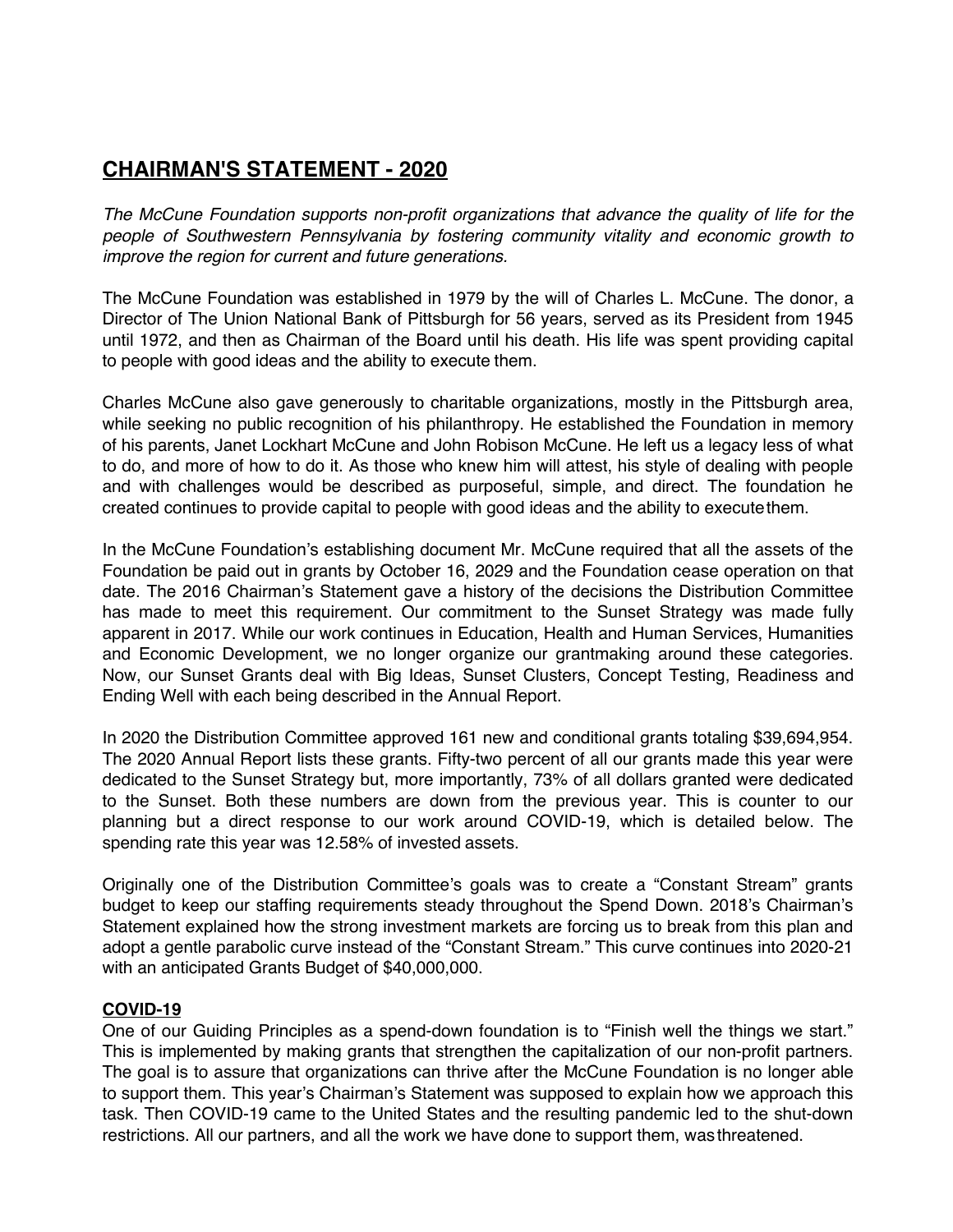By March 16<sup>th</sup>, 2020, a steady stream of requests was being received by staff from our grantees seeking assistance to help alleviate the impact of the pandemic. The Foundation had experienced similar crises during the 2008 banking crisis and the 2016 state budget impasse. These experiences had prepared us well so, only two weeks later, on April 1<sup>st</sup>, the Distribution Committee held a special meeting to consider two extraordinary actions. The first was to increase our Grants Budget by \$5 million dollars – a 13% increase. The second was to create a time-limited Special Subcommittee to quickly evaluate emergency operating grants and other COVID-related requests recommended by staff. Both actions were approved by the Committee. Our goal was to enable our partners to remain viable through the crisis and to support those providing the services that our stricken community needed. At that same meeting the Committee approved the Foundation's first COVID relief grants to eight organizations. The Committee and staff were now moving at high speed.

By the time our fiscal year ended in September, the Special Subcommittee had met six times and the Distribution Committee had approved COVID grants at four meetings. Activity slowed somewhat in May so the Distribution Committee could evaluate the work done so far, adapt to the effect of the CARES Act and to understand the implications of the slow removal of the shut-down restrictions. While still providing operating support and relief service, the Foundation approved an increasing number of grants for relaunch planning and operational changes. In the end, the McCune Foundation had approved 57 grants for COVID relief totaling \$8,235,000. Over twenty percent of our efforts this year were dedicated to COVID.

The COVID grants fell into four main categories. The first provided operating dollars to Foundation grantees to help them bridge the crisis and plan for re-emergence. The YMCA, Goodwill, Hosanna House, Wesley Family Services and Carnegie Museums of Pittsburgh are several examples. The second category provided resources to assist with individuals' needs that had been increased by the pandemic - like food security, protective equipment, basic needs and support for students and small business. Examples of this were grants to Bridgeway Capital, the Greater Pittsburgh Community Food Bank, the United Way, Westminster College and Vitalant. The third category was helping organizations adapt to new ways of operating by implementing online programming, improving their technology infrastructure or reconfiguring their programming. Examples are the Pittsburgh Symphony, Presbyterian Senior Care, the YWCA of Greater Pittsburgh and City of Asylum. The final category supported unique projects related to COVID-19 and included grants to Carnegie Mellon University and the American Red Cross Pittsburgh.

At this writing there is news that an effective vaccine will be available in limited supply by the end of 2020. There is now hope that there will be an end to the pandemic but we are fully aware that the effect of it will linger with our partners for many years. Funds dedicated to COVID are already budgeted for the new year and our staff and Committee are experienced in evaluating COVID requests. We hope we are prepared but are certain that we can adapt if we are not.

## **Sunset Plan**

As previously stated, the percentage of our work dedicated to the Sunset Strategy declined this year due to the new COVID program. However, it is important to say that our work on the Sunset Plan did not stop with the pandemic's start. In June and September the Distribution Committee approved 22 grants totaling just under \$13 million in Sunset, Concept Testing, Readiness and Ending Well grants. This is on top of the grants approved in the first half of the year.

There was a moment in May, when the COVID requests seemed overwhelming - that it felt inconceivable that we could consider Sunset requests. However, staff continued to have